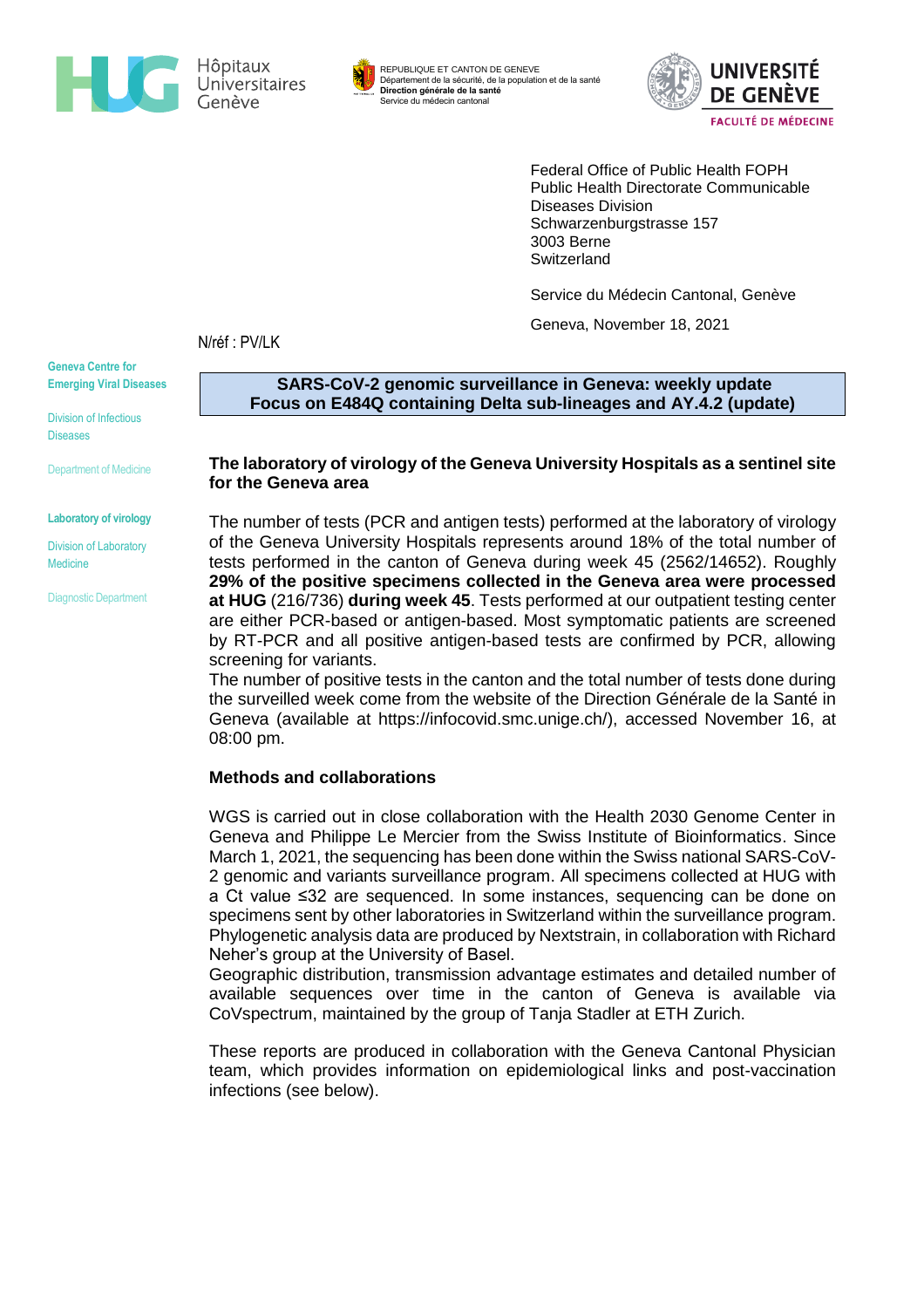

During week 45, the absolute number of positive SARS-CoV-2 tests continued to increase, and the mean positivity rate over 7 sliding days stayed high at 8.5%.

Similarly, at our outpatient symptomatic testing center, the mean positivity rate reached 20% on average for the second week in a row.

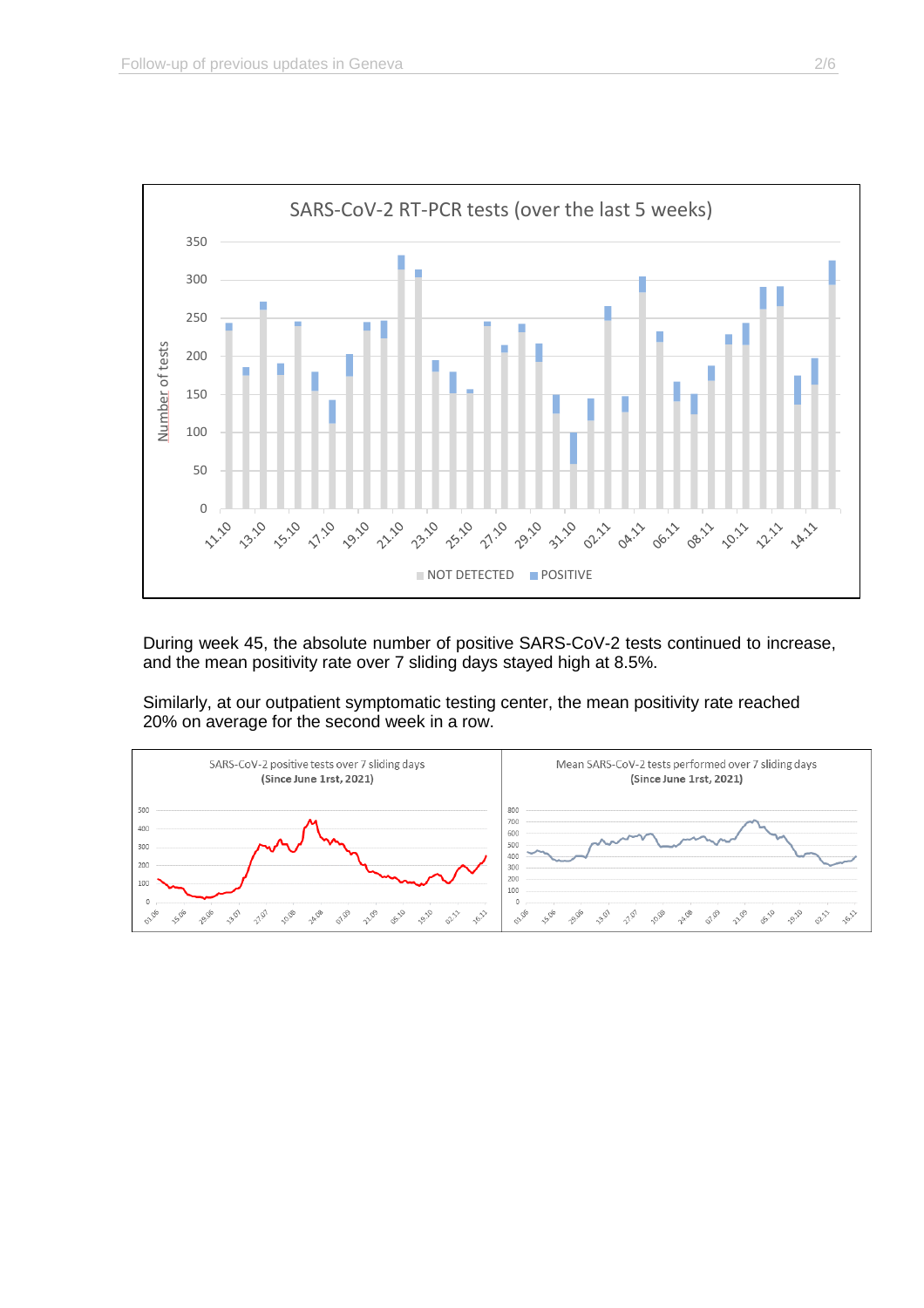

# **SARS-CoV-2 lineages identified by whole-genome sequencing at HUG from samples (Ct value ≤32) collected from Geneva residents**



Note: due to a technical problem encountered during the WGS process, a total of 76 SARS-CoV-2 positive samples collected between September 23 and 28 could not be sequenced. This partly explains the drop in the number of sequences available during this period.

\*Partial data for week 44 (November 1 to November 7), as sequencing is still ongoing. Numbers will be updated in the next report.

Since mid-July, the Delta B.1.617.2 variant replaced all other circulating variants. Exclusively Delta (B.1.617.2) or one of its sub-lineages sequences have been identified in samples collected from Geneva residents over the last 2 months. Worldwide, Delta or one of its sub-lineage has been identified in more than 98% of the available SARS-CoV-2 sequences collected over the last 2 months.

#### **Focus on the Delta sub-lineage AY.4.2:**

**Four new sequences of the Delta sub-lineage AY.4.2** (a Variant under Investigation/Variant under Monitoring) **have been identified in the last sequencing batch**. The last identified sequence was collected on November 1rst.

Epidemiological links: Among those 4 cases, one child was related to a known cluster (however, no sequencing result is available for the other cases belonging to this cluster). For the additional 3 cases, the source of contamination was not identified and therefore community transmission is likely.

**A total of 27 sequences were retrieved in the whole Geneva area since the beginning of October**: 1 additional sequence sampled in a currently hospitalized patient infected abroad and repatriated, and 5 more sequences, retrieved within the Swiss national SARS-CoV-2 genomic and variants surveillance program were sent from a private laboratory participating to the program. **This represents a proportion of 4% (27/625) of the sequences available for the Canton of Geneva from October 1 to November 15.** Of note, because of inherent delay due to sequencing and to the gathering of breakthrough vaccine infections primarily tested outside of our laboratory, we expect additional sequences to be available for the whole canton over this time period.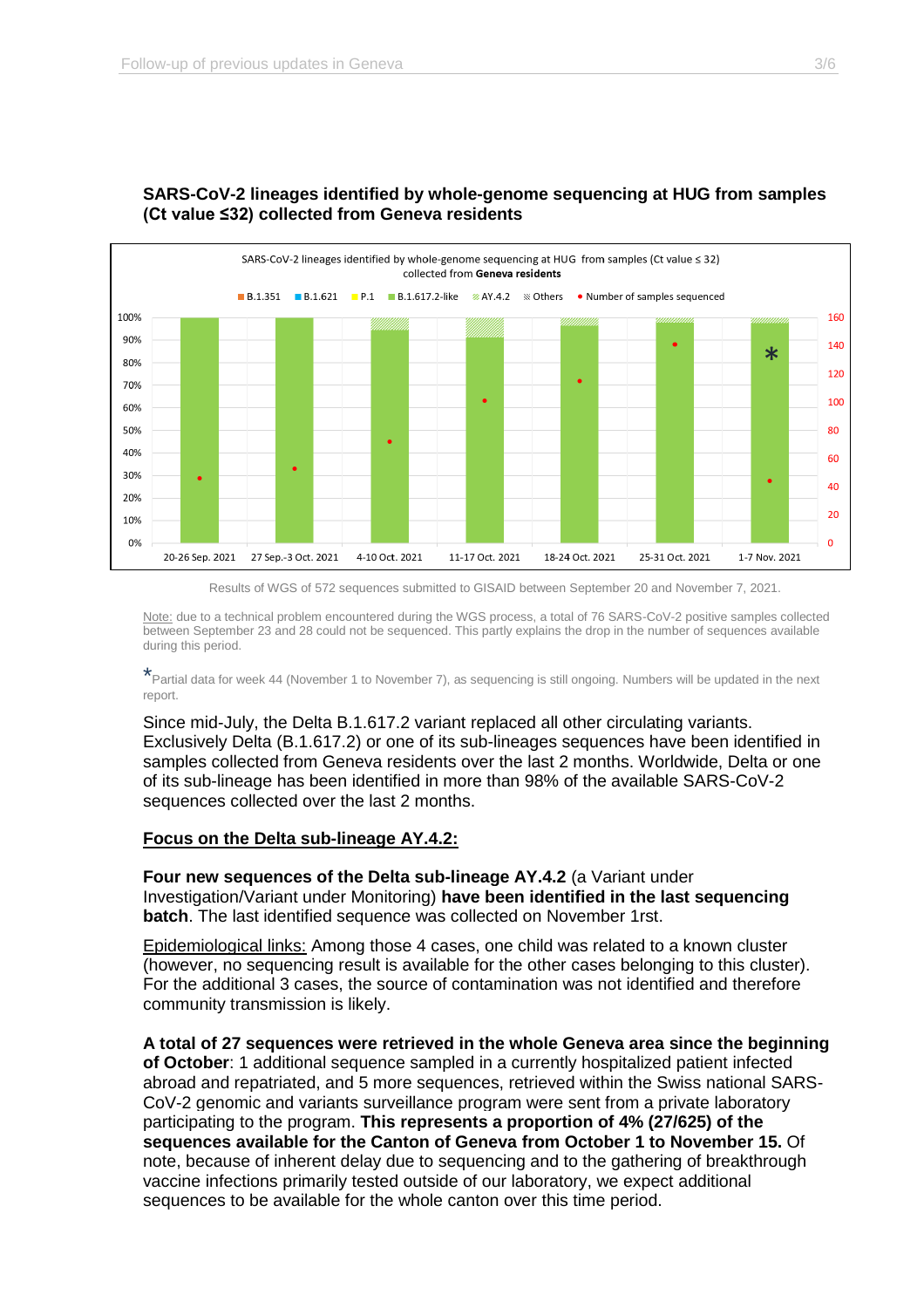#### **Focus on Delta sub-lineages carrying the E484Q mutation:**

In the last sequencing batch, **5 more sequences** (among 181; 2.7**%) carrying the 3 mutations delineating the specific E484Q Delta sub-lineage first identified in Geneva** (Spike mutations E484Q, V687I and T859N), have been retrieved. For detailed information regarding the mutations present in this variant, please refer to the report of week 44, posted on November 10, 2021. Note that no Pango designation has yet been assigned for this Delta sub-lineage.

Epidemiological links: Among the 5 new cases, 2 were epidemiologically related to 2 other patients previously identified with this sub-lineage, 1 belonged to an identified cluster (however no sequencing result are available for the other cases) and 2 had recently travelled to Spain but may have been contaminated in the Geneva area.

Since the beginning of October, a total of 23 sequences of this Delta sub-lineage additionally have been identified from samples originating from Geneva residents and processed by HUG. The last identified sequence was collected on October 31. Most (60%) were post-vaccination infections (see below).

**A total of 28 sequences have been retrieved in the whole canton, accounting for 4% (28/625) of available sequences collected since October 1.** Note that as stated above, this proportion may change because of inherent delay due to sequencing.

In order to quickly identify and follow this sub-lineage, **a specific E484Q RT-PCR has been implemented since November 10, 2021, on samples tested for primary diagnostic at the laboratory of virology of HUG** and collected between October 9 and 11. Only 1 positive specimen was positive among 80 samples tested over this timeframe. Results of the systematic research of the E484Q mutation during week 45 and 46 will be displayed in the next report.

No more sequence of the Delta sub-lineage carrying the V1104L in addition to the E484Q mutation, and epidemiologically linked to vaccinated travelers returning from India has been retrieved since the last positive case collected on October 7.

**There is an early signal for community transmission of both AY.4.2 and the specific E484Q Delta sub-lineage first identified in Geneva, as all cases are not linked together.**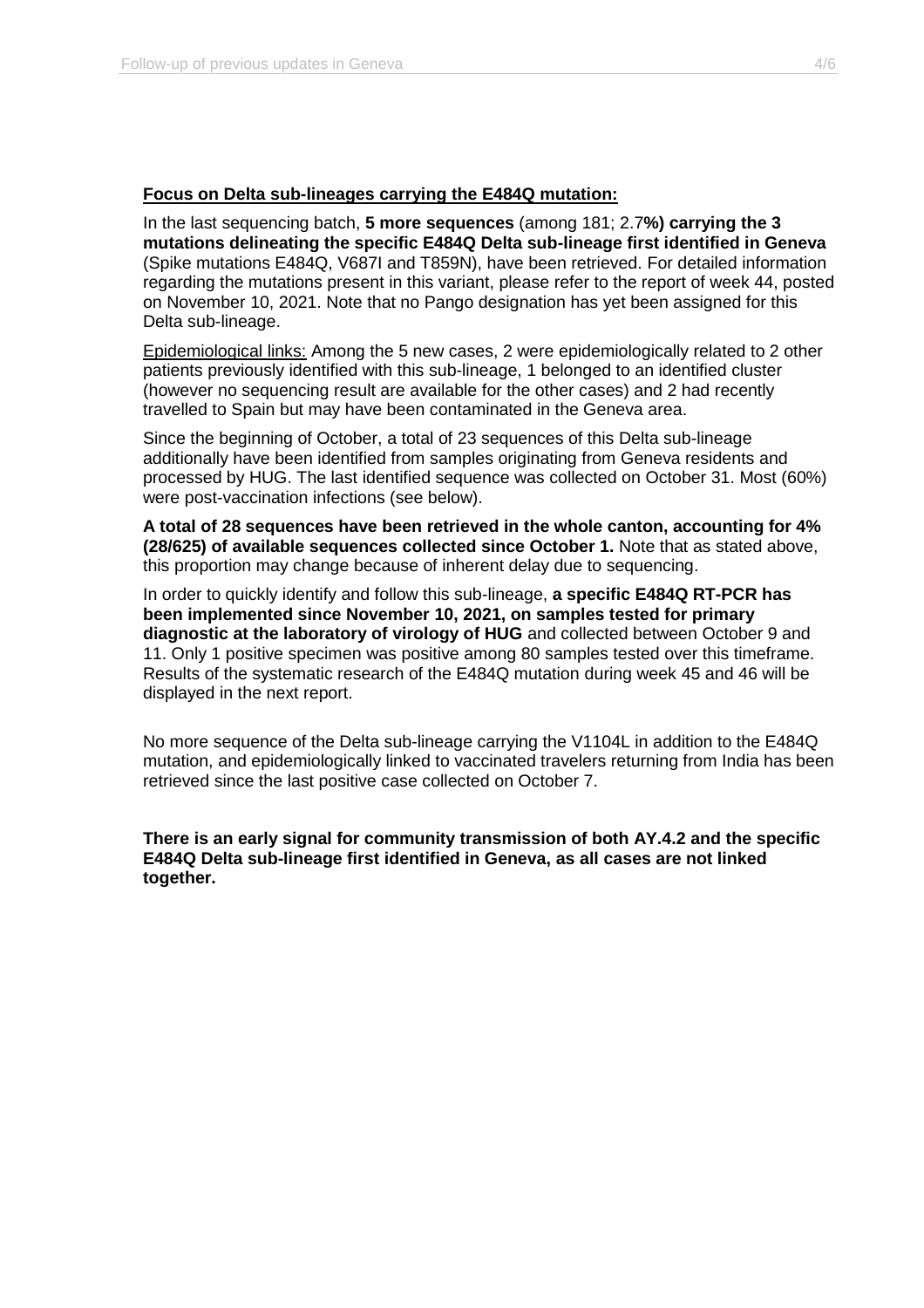#### **Post-vaccination infections in the canton of Geneva**

Post-vaccination infection is defined here as a positive SARS-CoV-2 test occurring more than 14 days after the second vaccine dose. This surveillance is done in collaboration with the Direction Générale de la Santé (DGS) of Geneva. Data are collected by the DGS of Geneva during contact tracing calls after having obtained informed consent from SARS-CoV-2 positive patients. The list of patients with post-vaccination infections is sent weekly to HUG virology laboratory, which makes an effort to retrieve initial diagnostic samples in order to ensure sequencing, as recommended by FOPH.

Among the 748 new COVID-19 cases reported by the Direction Générale de la Santé in Geneva over week 45, 238 (32%) have been identified as post-vaccination infections.

As expected with the increased number of vaccinated people and the non-sterilizing immunity conferred by the vaccine, the proportion of post-vaccination infections is increasing over time.

Infections with AY.4.2 were predominantly documented in vaccinated individuals > 50% (12/21 for whom vaccination status is known).

Similarly, 15/23 for whom vaccination status is known (63%) of documented infections with a sequence carrying the three mutations E484Q V687I and T859N were identified in previously vaccinated individuals.

Whether these proportions are high because of immune escape properties of the variants or because of specific behavioral events and exposure bias (see report from week 44 posted on November 10) remains uncertain.

No data is available so far regarding possible immune escape of the Delta sub-lineages with additional 484Q, V687I and T859N mutations. More information is expected to follow in the next weeks while isolation and immunological characterization of this variant is ongoing.